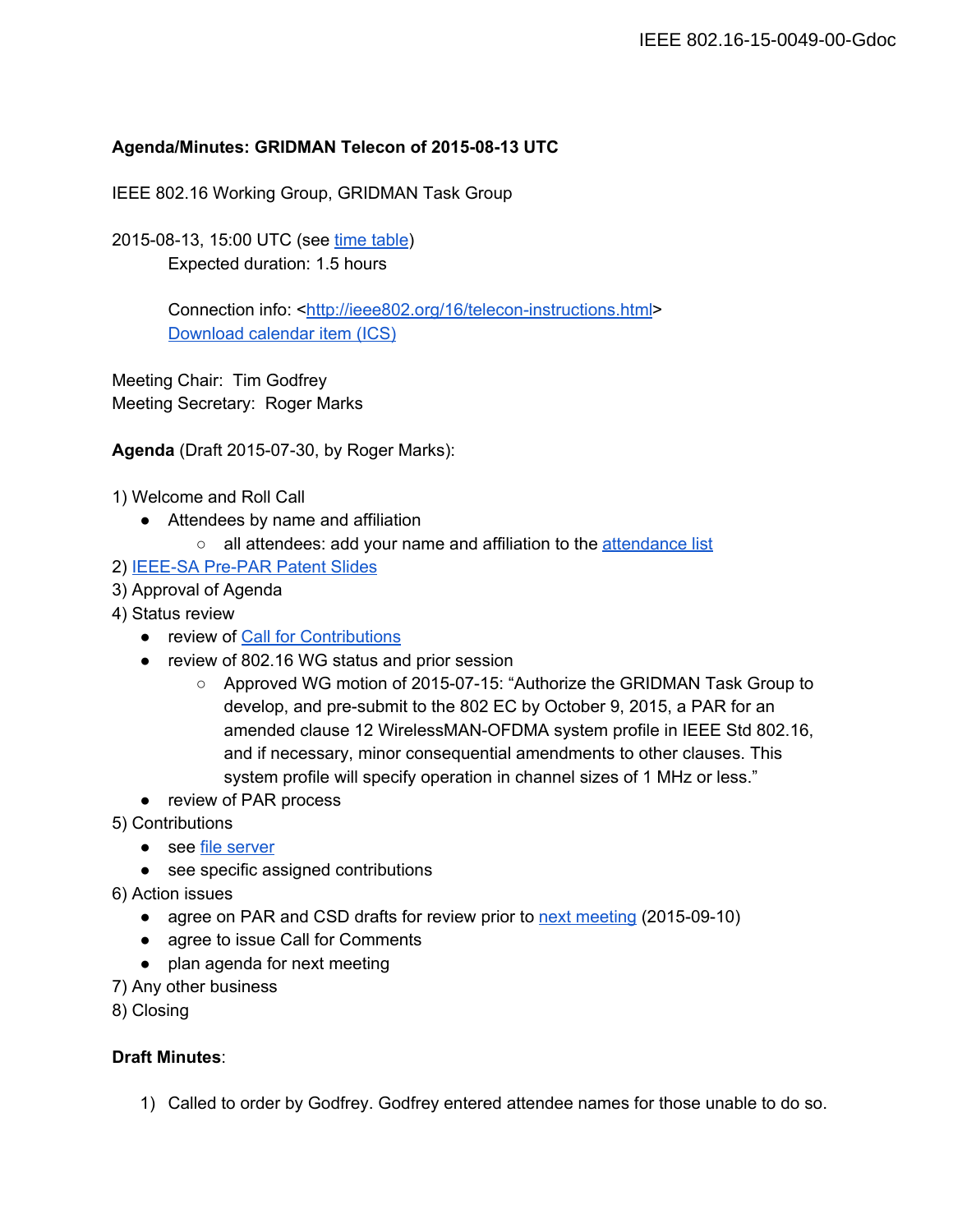- 2) Godfrey reviewed the patent slide
- 3) Agenda approved 15:13 UTC
- 4) Status review:
	- a) Godfrey reviewed the Call for Contribution
	- b) Tim invited Rich Hawkins of WiMAX Forum to explain WiMAX Forum activity related to this topic.
	- c) Godfrey reviewed 802.16 WG status
	- d) PAR process reviewed
- 5) Contributions
	- a) 802.16-15-0032 (Stewart Kantor): reviewed and discussed
	- b) 802.16-15-0033 (Stewart Kantor): reviewed and discussed
	- c) 802.16-15-0034 (Stewart Kantor): participants welcome to review offline
	- d) 802.16-15-0035 (Menashe Shahar): participants welcome to review offline
- 6) Actions:
	- a) Godfrey to post the CSD template to mentor
	- b) additional contributions encouraged, in the format of the PAR and CSD templates i) deadline of 3 September
	- c) Godfrey to serve as editor, posting draft PAR and CSD based on contributions prior to next telecon
	- d) Godfrey will post an informal call for contributions to reflector, including links to pre-existing PARs and CSDs for reference
- 7) AOB: participants reminded to join the attendance list
- 8) Adjourned 16:35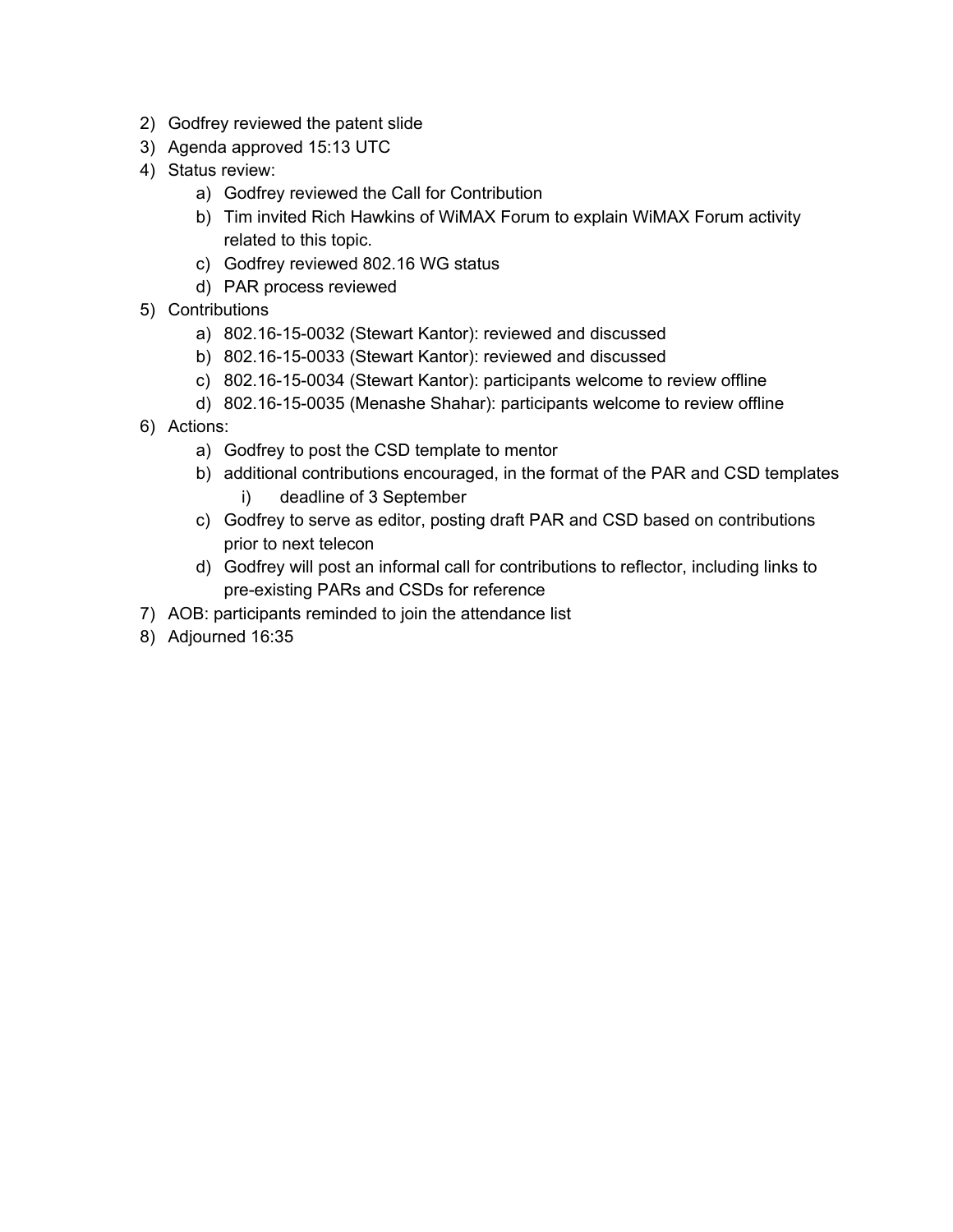# **Agenda/Minutes: GRIDMAN Telecon of 20150910 UTC**

IEEE 802.16 Working Group, GRIDMAN Task Group

2015-09-10, 15:00 UTC (see time [table\)](http://www.timeanddate.com/worldclock/fixedtime.html?msg=802.16+GRIDMAN+Telecon&iso=20150910T15&p1=1440&ah=1&am=30) Expected duration: 1.5 hours

> Connection info: <http://ieee802.org/16/telecon-instructions.html> [Download](http://ieee802.org/16/ics/2015-09-10.ics) calendar item (ICS)

Meeting Chair: Tim Godfrey Meeting Secretary: Roger Marks

**Agenda** (Draft 2015-09-10, by Roger Marks):

1) Welcome and Roll Call

- Attendees by name and affiliation
	- o all attendees: add your name and affiliation to the [attendance](https://docs.google.com/spreadsheets/d/1ApH8XwGGphPLUmAhkAKHXL5_HgwgoT3jsIj6di4IC8M/edit#gid=0) list

2) IEEE-SA Pre-PAR Patent Slides

- 3) Approval of Agenda
- 4) Status review
	- review of Call for [Contributions](http://doc.wirelessman.org/15-0031-01)
	- review and approval of record of prior [meeting](https://docs.google.com/document/d/1DkTICdqY-U8PHmr3qj-cBgeZo8O4r8_2jIM0zRbCKBo/edit)
	- review of PAR process
- 5) Contributions
	- see file [server](http://docs.wirelessman.org/)
	- see specific assigned contributions and comments
		- "Draft PAR and CSD: Amendment for fixed and mobile wireless access in channel sizes less than  $1.25$  MHz" (Godfrey):  $802.16-15-0037-00$

6) Action issues

- agree on PAR and CSD drafts for review prior to next [meeting](https://docs.google.com/document/d/1GJU1nIR0DaefPecrj5fec7dn_5Wrm5sPgebmcA0DxWw/edit) (2015-10-01)
- agree to issue Call for Comments
- plan agenda for next meeting
- 7) Any other business

8) Closing

#### **Draft Minutes**:

- Called to order by Chair Godfrey, 15:05
- Chair reviewed Patent Slides, 15:08
- Chair reviewed agenda. Approved without comment, 15:09
- Chair reviewed status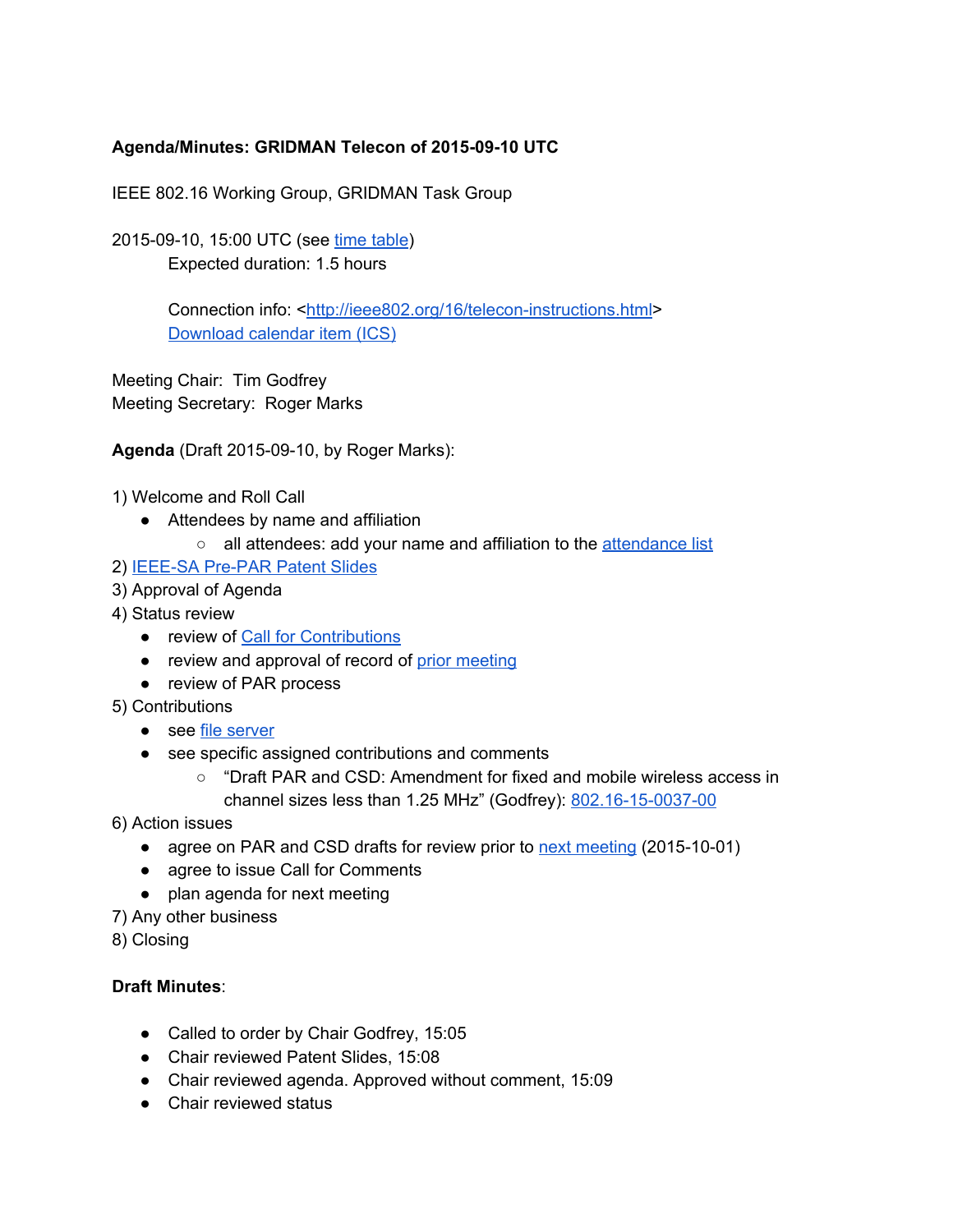- Reviewed 802.16-15-0037-00 and updated it. ACTION ITEM: Marks to upload revision.
- Will circulate revised PAR/5C. Godfrey will issue Call for Comments. Intend to finalize PAR/5C at Oct 1 telecon, and agree then to forward to IEEE 802 EC. ACTION ITEM: Godfrey to prepare Call for Comments and announce to 802.16 reflector.
- No OB
- Adjourned 16:37

## **Action Items**:

- Marks to upload revision [done 2015-09-10]
- Godfrey to prepare Call for Comments and announce to 802.16 reflector [done 2015-09-10]
- Godfrey/Marks to revise agenda for meeting of 2015-10-01 [done 2015-09-10]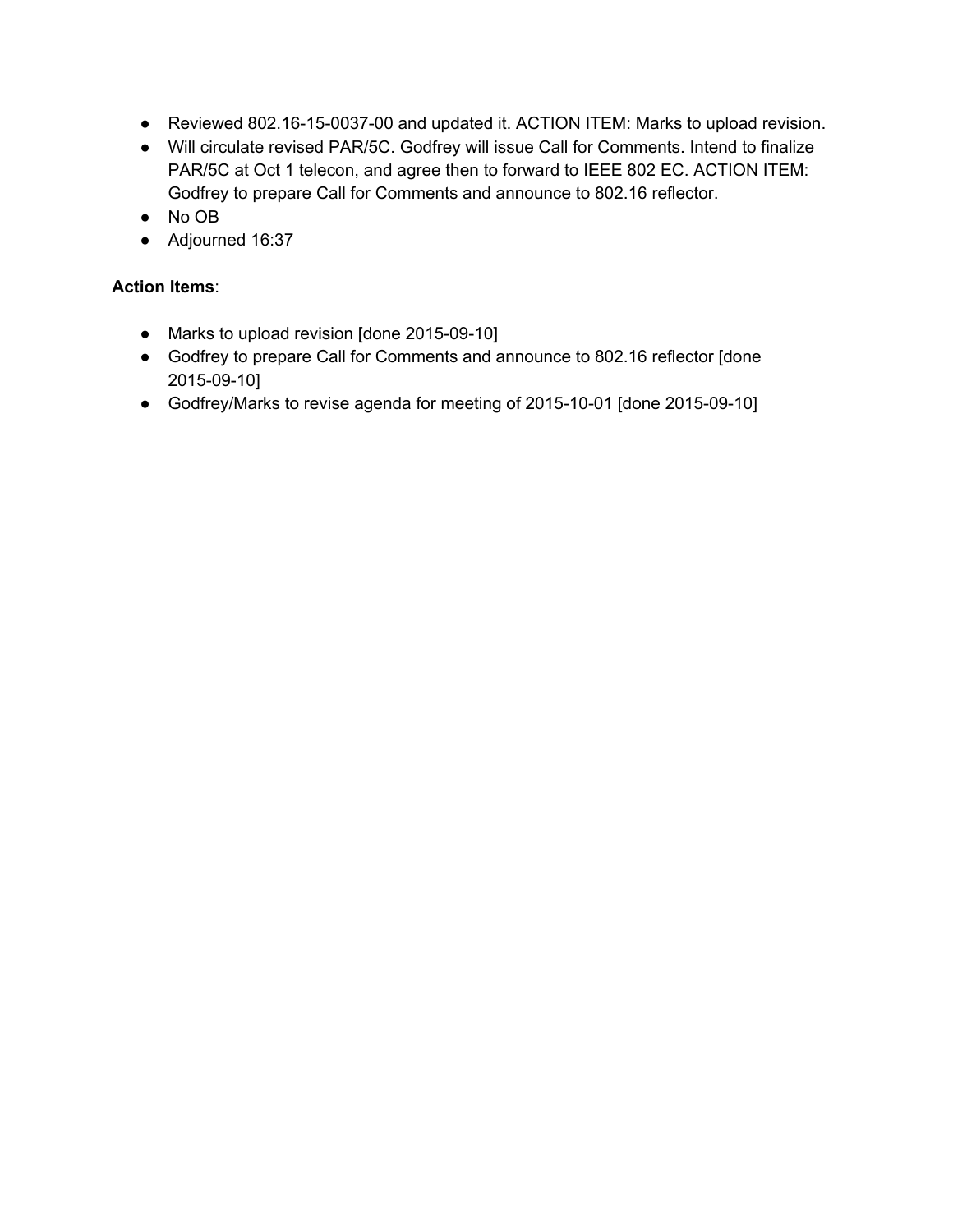# **Agenda/Minutes: GRIDMAN Telecon of 20151001 UTC**

IEEE 802.16 Working Group, GRIDMAN Task Group

2015-10-01, 15:00 UTC (see time [table\)](http://www.timeanddate.com/worldclock/fixedtime.html?msg=802.16+GRIDMAN+Telecon&iso=20151001T15&p1=1440&ah=1&am=30) Expected duration: 1.5 hours

> Connection info: <http://ieee802.org/16/telecon-instructions.html> [Download](http://ieee802.org/16/ics/2015-10-01.ics) calendar item (ICS)

Meeting Chair: Tim Godfrey (EPRI) Meeting Secretary: Roger Marks (EthAirNet Associates)

**Agenda** (Draft 2015-09-30, by Roger Marks):

1) Welcome and Roll Call

- Attendees by name and affiliation
	- all attendees: add your name and affiliation to the [attendance](https://docs.google.com/spreadsheets/d/1ApH8XwGGphPLUmAhkAKHXL5_HgwgoT3jsIj6di4IC8M/edit#gid=0) list
- 2) IEEE-SA Pre-PAR Patent Slides
- 3) Approval of Agenda
- 4) Status review
	- approval of minutes of prior [meeting](https://docs.google.com/document/d/1i90QbGbMkiRSC7dxJqhH0VVN9NOB-OndgX_BMXuVW-E/edit)
	- review of Call for [Comments](http://ieee802.org/16/arc/802-16list2/msg06948.html)
	- review of circulated draft PAR: 802.16-15-0038-00
	- review of PAR process

5) Contributions (see file [server\)](http://docs.wirelessman.org/)

- 802.16-15-0039-00: Robert Finch (Select Spectrum LLC and BPC Spectrum LLC)
- 802.16-15-0040-00: Jerry Koblach (Space Data)
- $\bullet$  802.16-15-0041-00: Kathy Nelson (Great River Energy)
- 802.16-15-0042-00: John Vislosky, Access Spectrum LLC
- 802.16-15-0043-00: Roger Marks (EthAirNet Associates)
- http://ieee802.org/16/arc/802-16list2/msg06949.html: Jeff Neuenfeldt (Salt River Project)

6) Action issues

- review responses to Call for Comments
- finalize PAR and CSD drafts
- agree to submit PAR and CSD to IEEE 802 EC by deadline (2015-10-09)
	- or plan action to complete by deadline
- plan agenda for face to face meeting of 10-12 November
	- GRIDMAN Task Group:
		- 2015-11-10: 10:30-12:30 (comments due 18:30)
		- 2015-11-11: 08:30-12:30 (responses due 18:30)

7) Any other business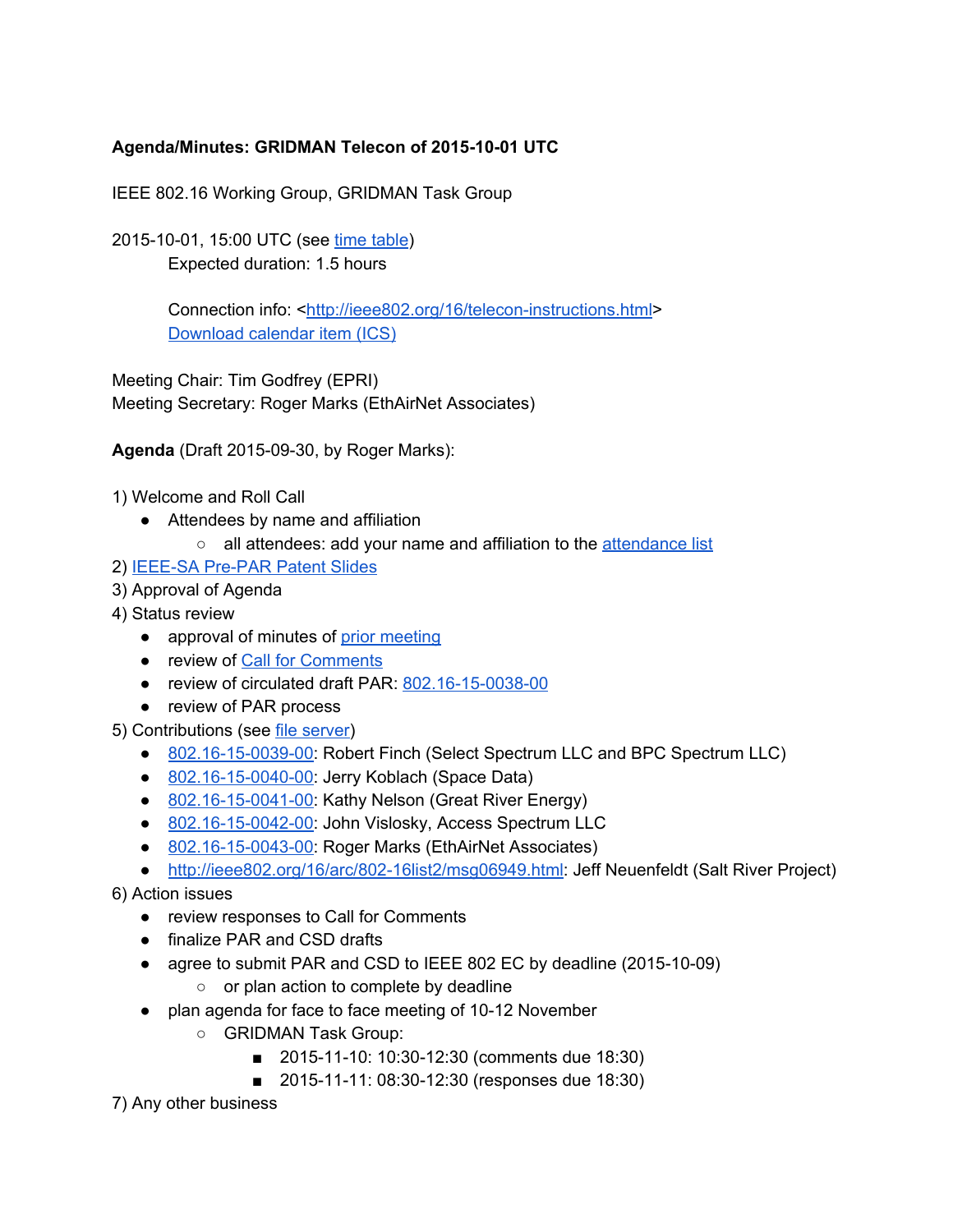8) Closing

### **Draft Minutes**:

- 1) Welcome 15:05 UTC
- 2) Slide presented 15:08
- 3) Agenda reviewed; approved without objection 15:09
- 4) Status Review
	- a) Minutes approved without objection 15:11
	- b) reviewed Call for Comments
	- c) reviewed draft PAR and CSD
	- d)
- 5) Contributions
- 6) Action issues
	- a) Reviewed 802.16-15-0043-00
	- b) Agreed (without objection) to generate 802.16-15-0038-01 from content of 802.16-15-0043-00 and submit content of 802.16-15-0038-01 to IEEE 802 EC for November consideration [15:39]
	- c) Marks indicated intention to pre-submit to IEEE-SA Standards Board NesCom, for December approval
	- d) Godfrey discussed approval process
- 7) AOB: recorded action items below
- 8) Closing (adjourned 15:52)

### **Action Items**:

Marks to submit PAR to NesCom, create 802.16-15-0038-01 and submit notification to 802 EC [done, 2015-10-01; see <http://ieee802.org/secmail/msg19417.html>]